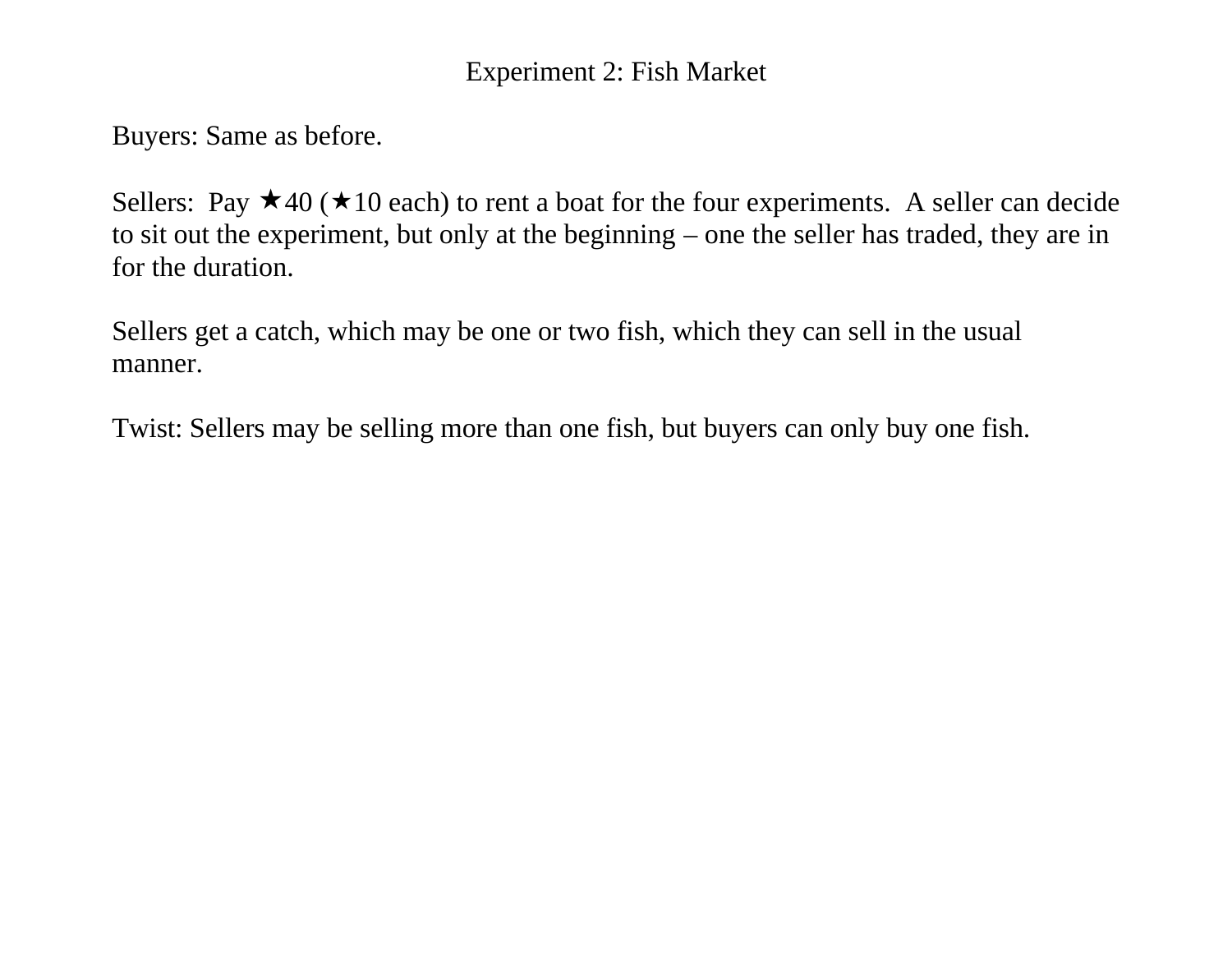#### Experiment 2: Questions

You are a seller with two fish. You sell one for  $\star$ 12 and one for  $\star$ 3. What are your net earnings?

Would the seller be better off withholding the second fish from the market?

You are a buyer with value  $\star$  20. There are five buyers left and four sellers, each of whom have two fish. What should you offer?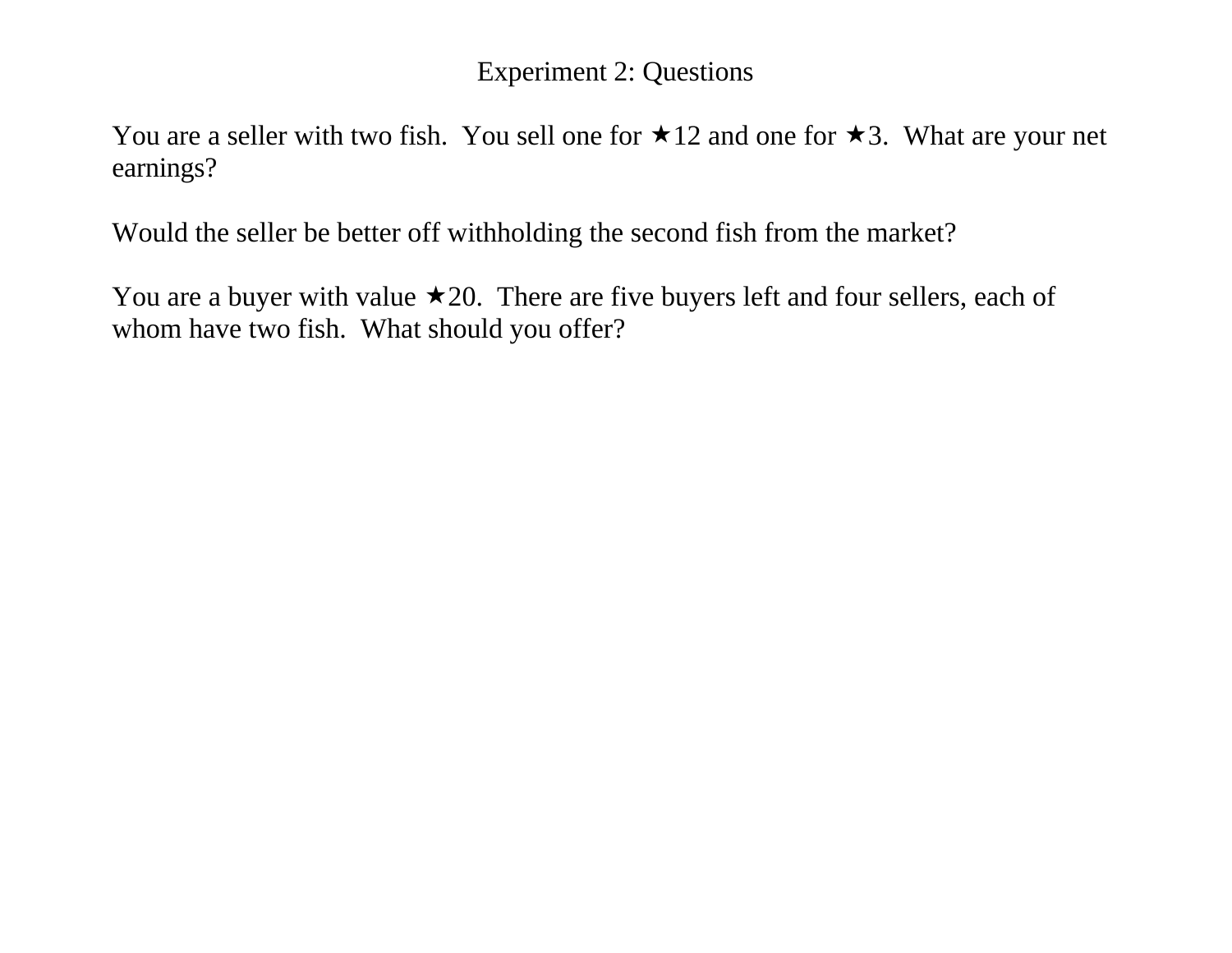### Experiment 2: Rules

There are four rounds. Do NOT trade coupons except for the current round.

You do not *have* to trade. Sometimes the best action is to wait until you have a better value or cost. But sellers gain nothing from no trade, and lose  $\star 10$ .

A seller who manages to make a net loss for today will have that loss set to zero.

In each round, buyers may make only one transaction. Sellers can sell their all product coupons.

Each sale requires a separate transaction report.

Sellers have the potential of losing  $\star$ s.

Your market manager will take your transaction report and check the information against your sheets.

Buyers: Give the check to the seller but keep your buyer's value coupon.

Sellers: Give the product coupon to the buyer, but keep your cost coupon.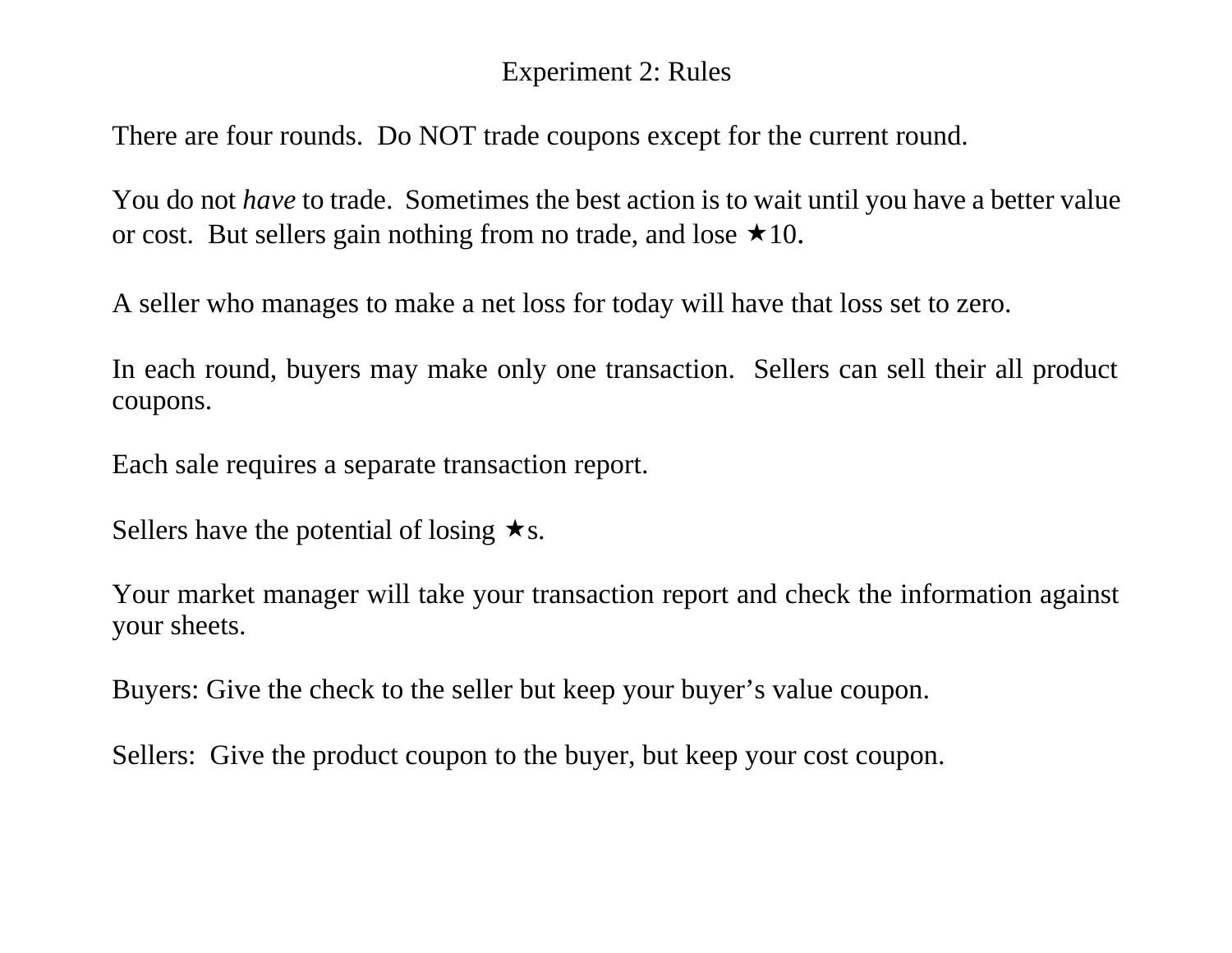Experiment 2

How does the price affect the supply of fish?

What are other items in fixed supply, at least for a while?

Picasso paintings Houses Office space Beanie babies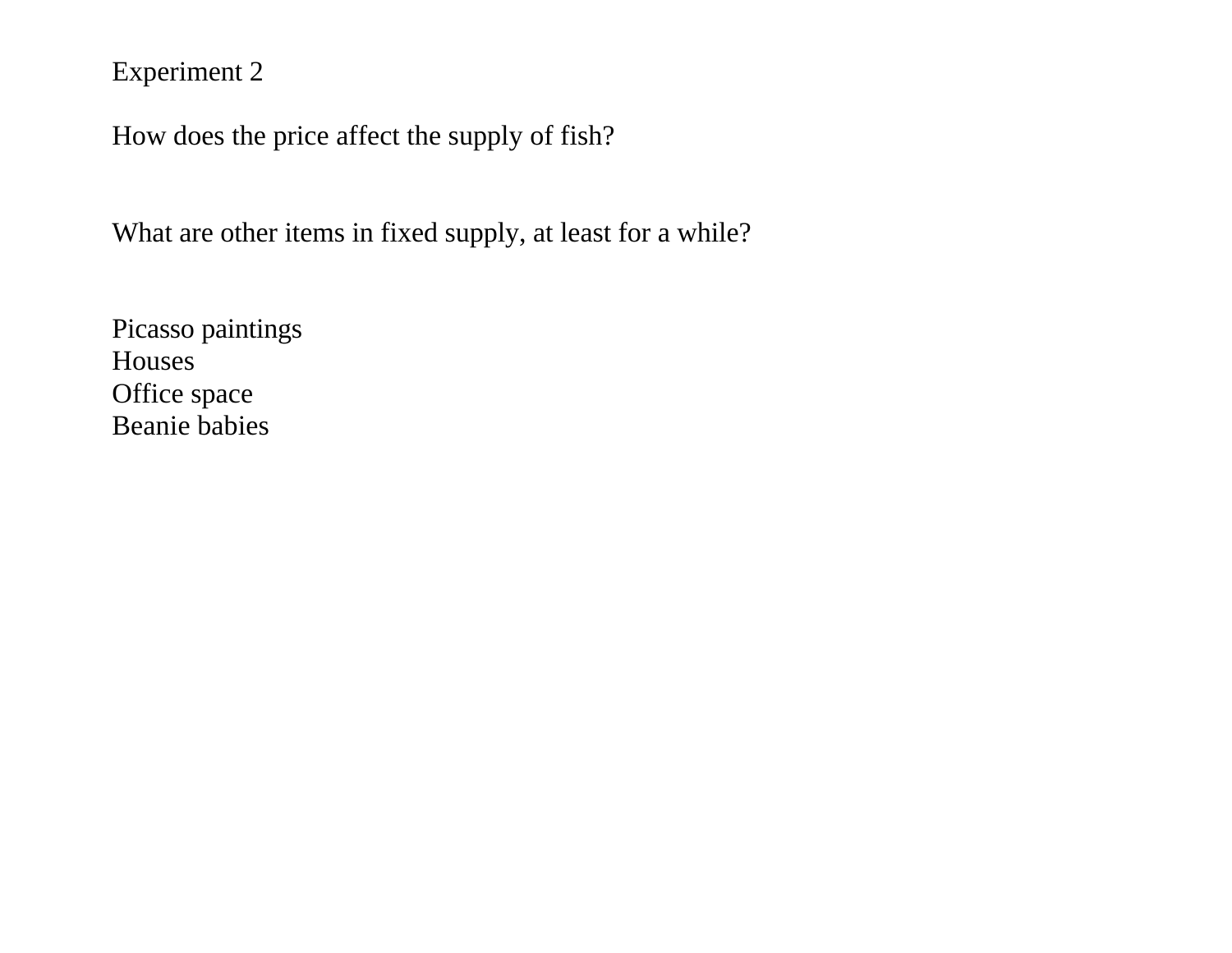### Data from Experiment 2

39 buyers with value 5 78 buyers with value 20 39 buyers with value 25

80 sellers, with 80 units (2.1, 2.2), 120 units (2.3) or 160 (2.4)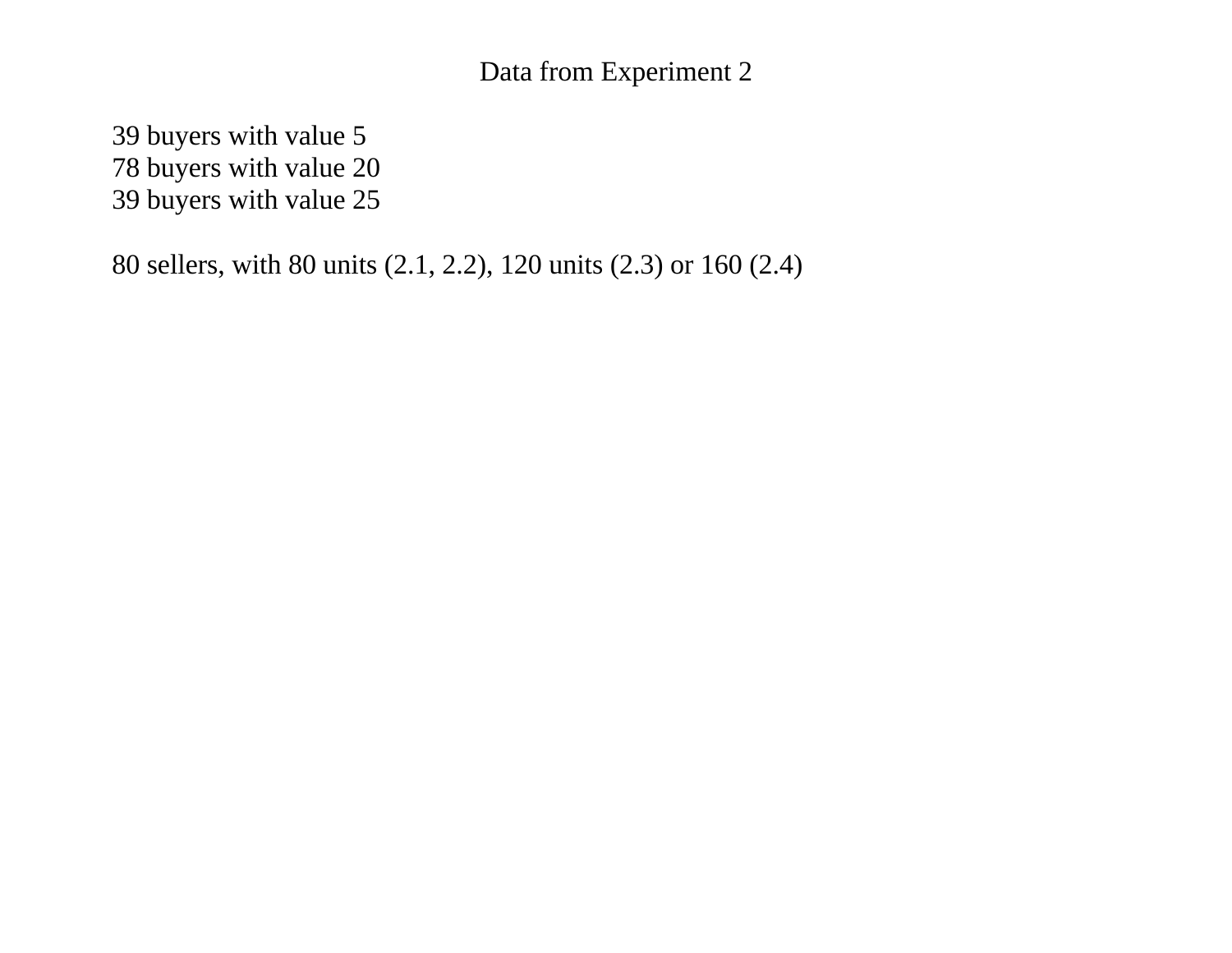

Note that the increase in supply, going from 2.2 to 2.4, does not make sellers better off.

Sellers were earning 20, and after the increase in quantity supplied, are earning at best 5, times 2 units, or 10. Thus their revenue has dropped even as their sales rise.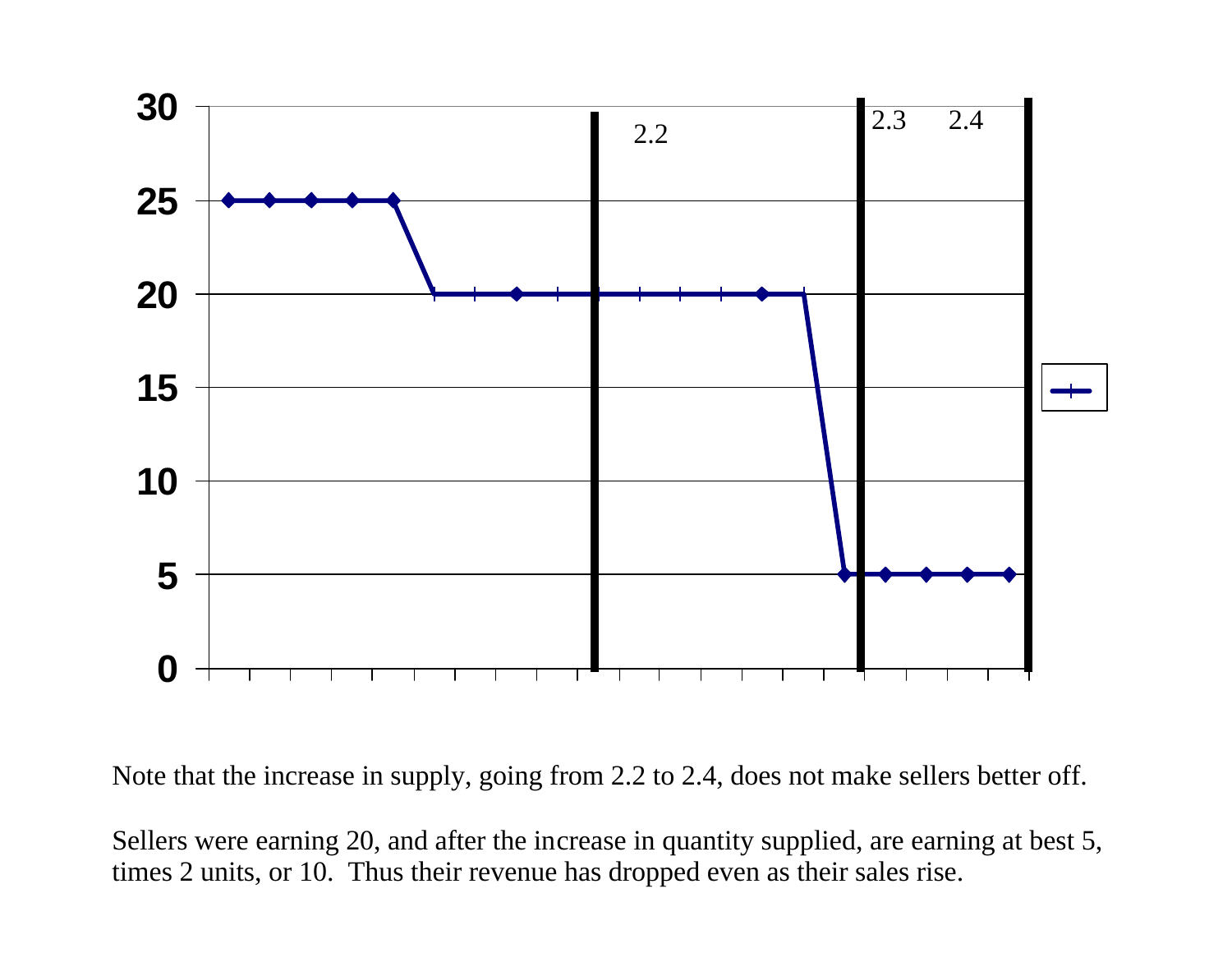## **Continuous Demand Supply Curves**

If there are lots of suppliers with distinct values, the demand and supply will look continuous.

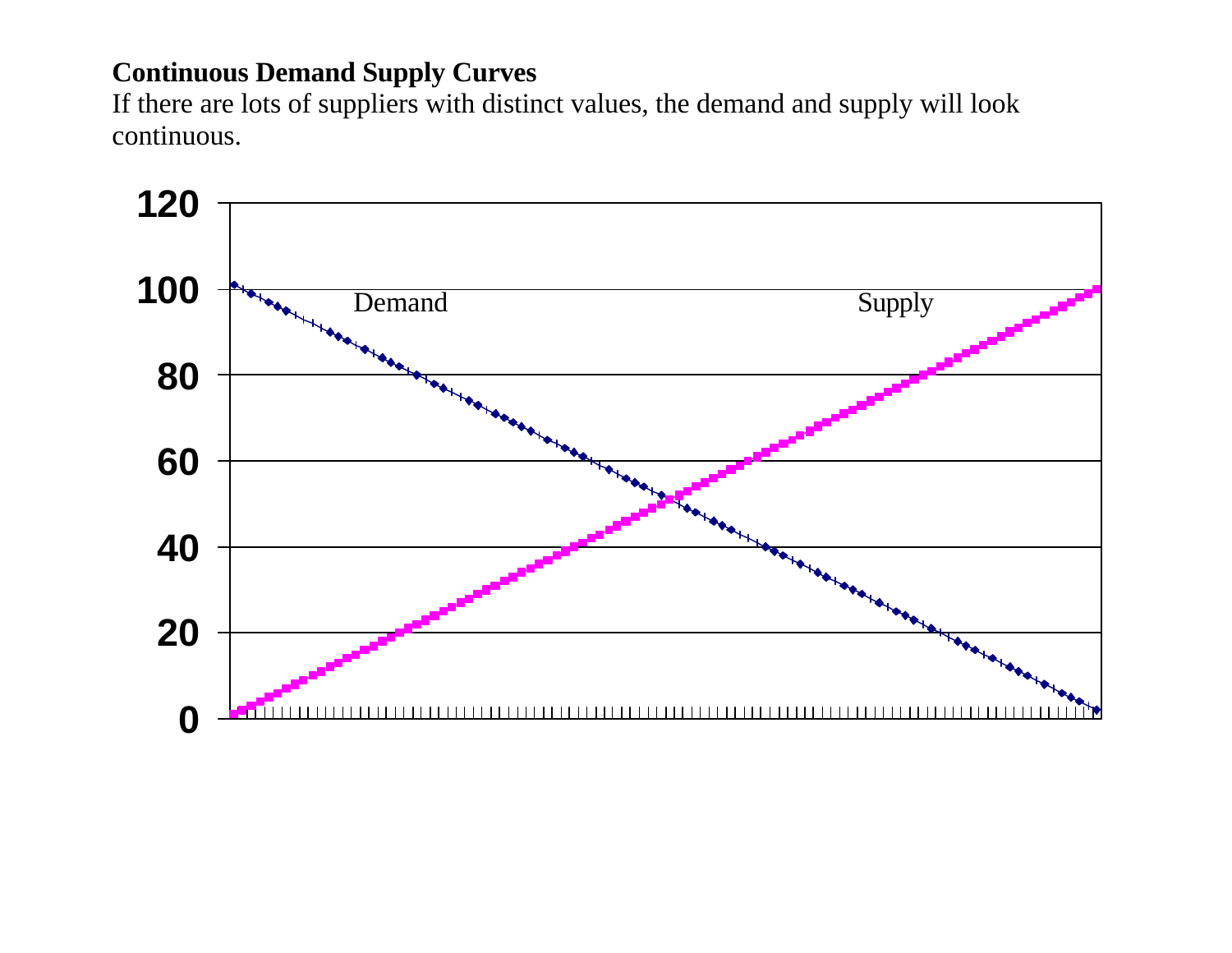Continuous demand and supply make many calculations easier, and eliminate the indifference of some buyers or sellers – only the people with values or costs right at the equilibrium price are indifferent to trading or not.

The Appendix has more information. You are responsible for A1-A4.

A major issue for the study of markets concerns the responsiveness of quantity demanded or supplied to price.

What are consumer goods where quantity doesn't respond to price?

Cigarettes, gasoline, alcohol

What are goods with quantity very responsive to price?

Air travel/tourism, restaurant meals.

The notion of elasticity – think elastic like rubber bands – measures the percentage change in quantity (either demanded or supplied) as a response to a small (1%) change in price.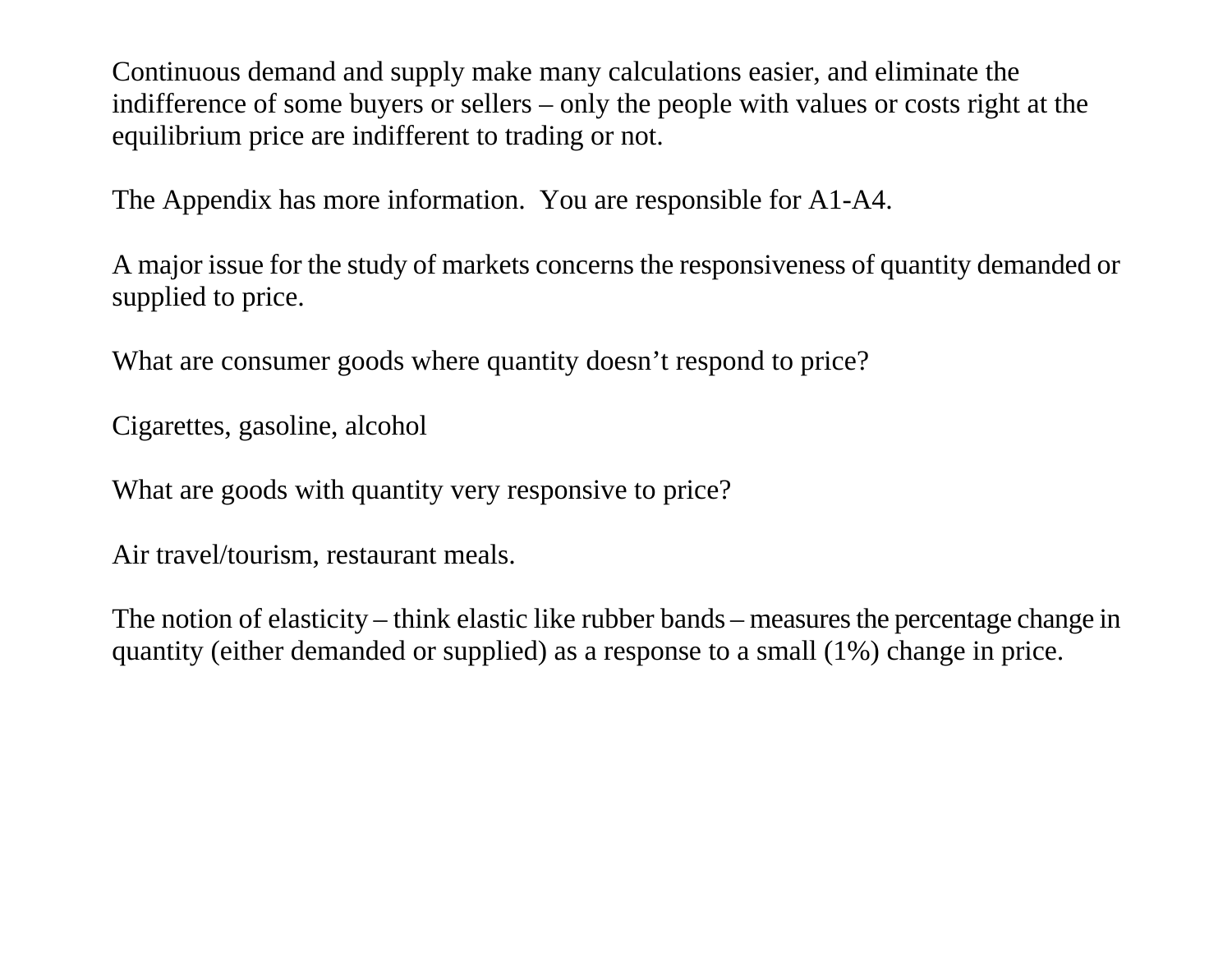Shifts in Supply:

What is an increase in supply?

A shift to the right, *not* a shift up!

What are the effects?

Price falls. Quantity rises.

What are some goods that have had increases in supply?

Computers.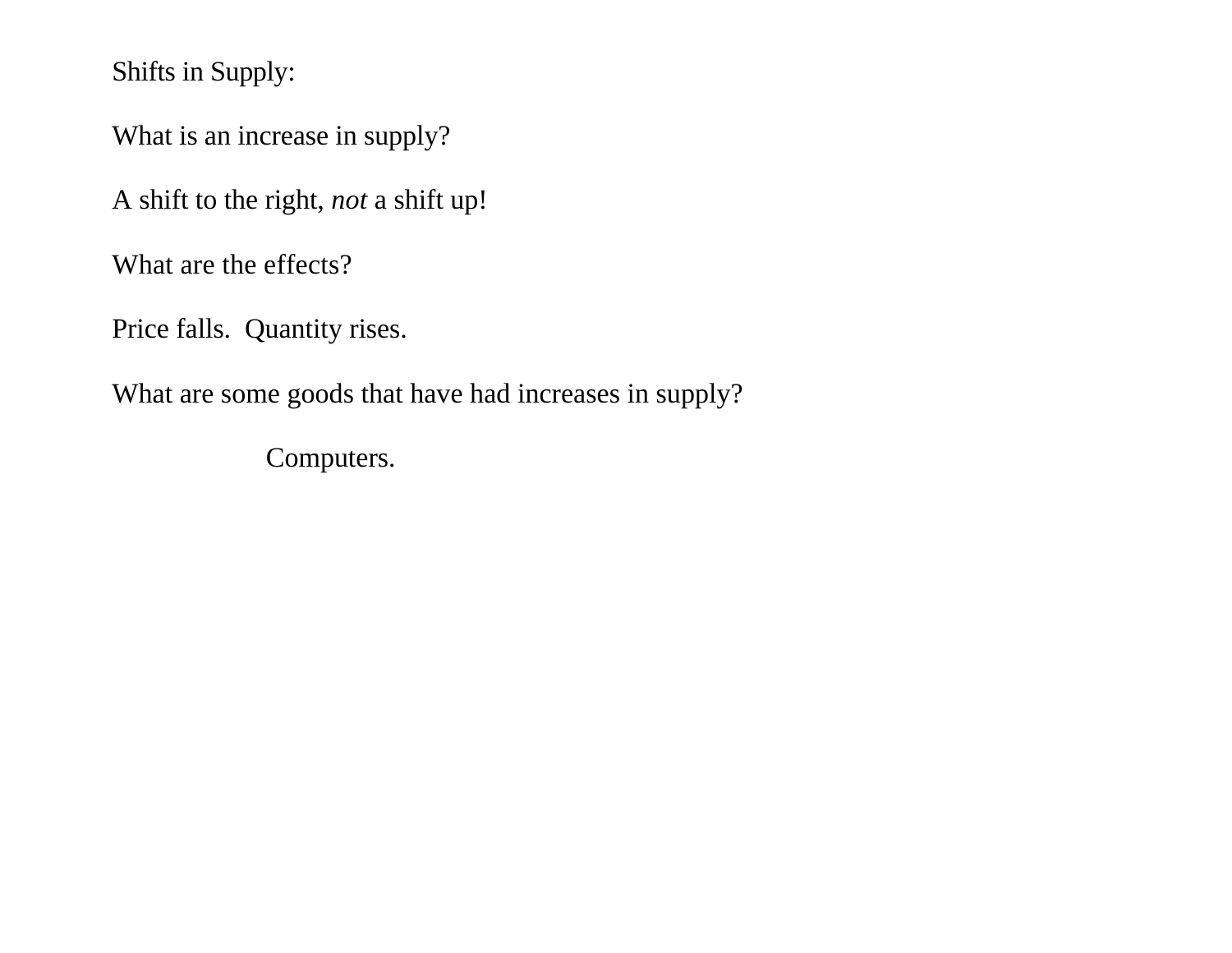**An Increase in Supply**: P falls, Q rises

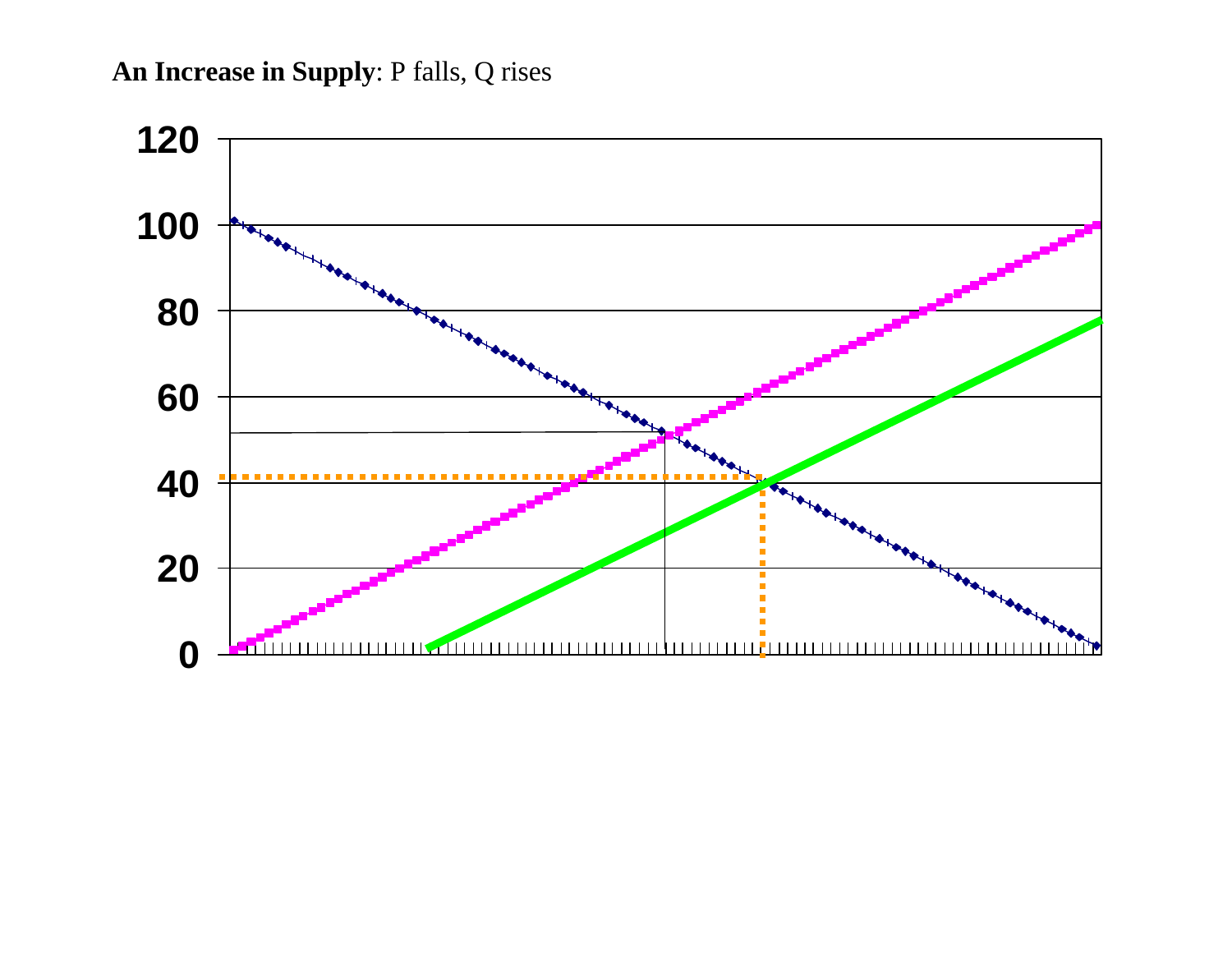# A Decrease in Supply: P rises, Q falls

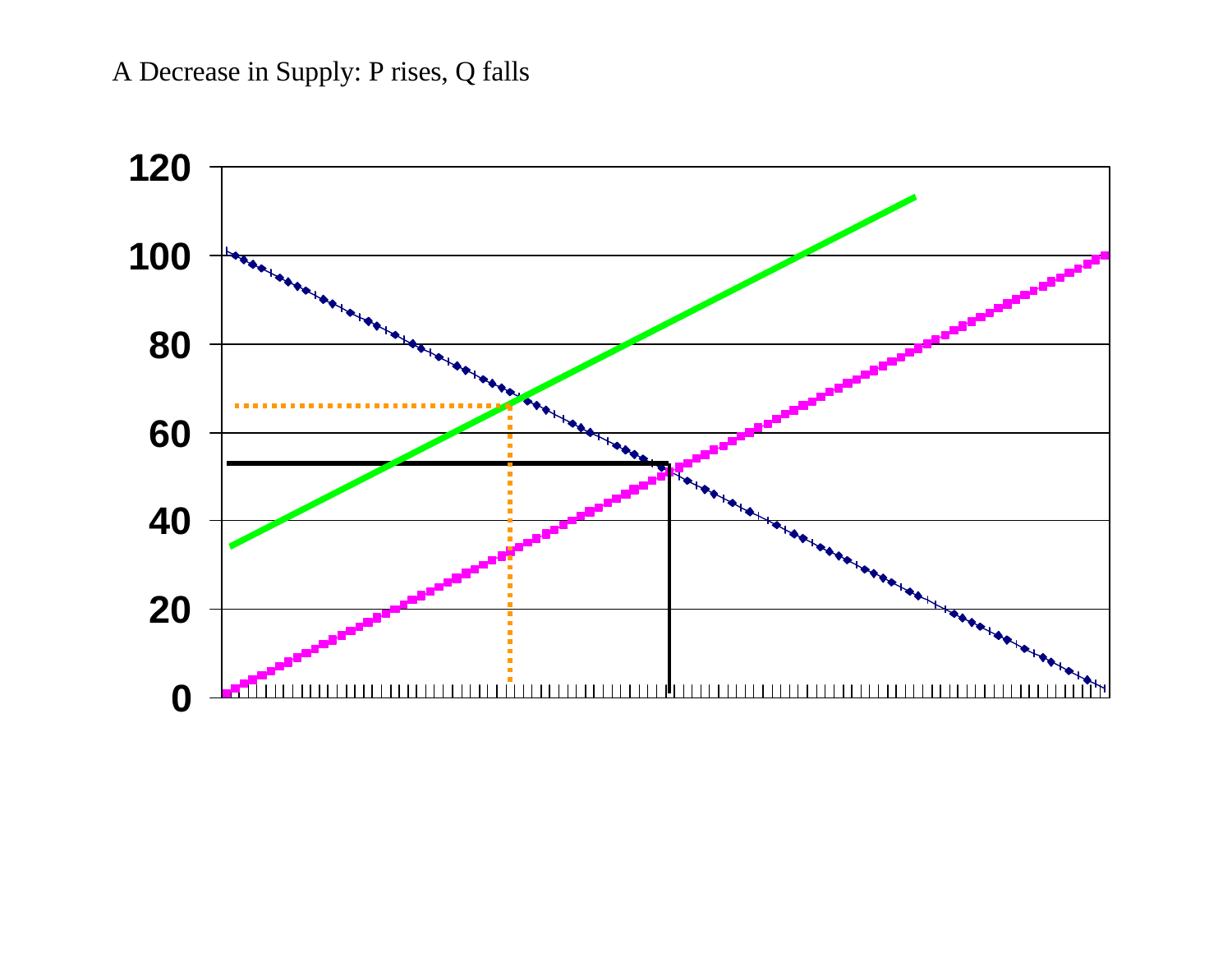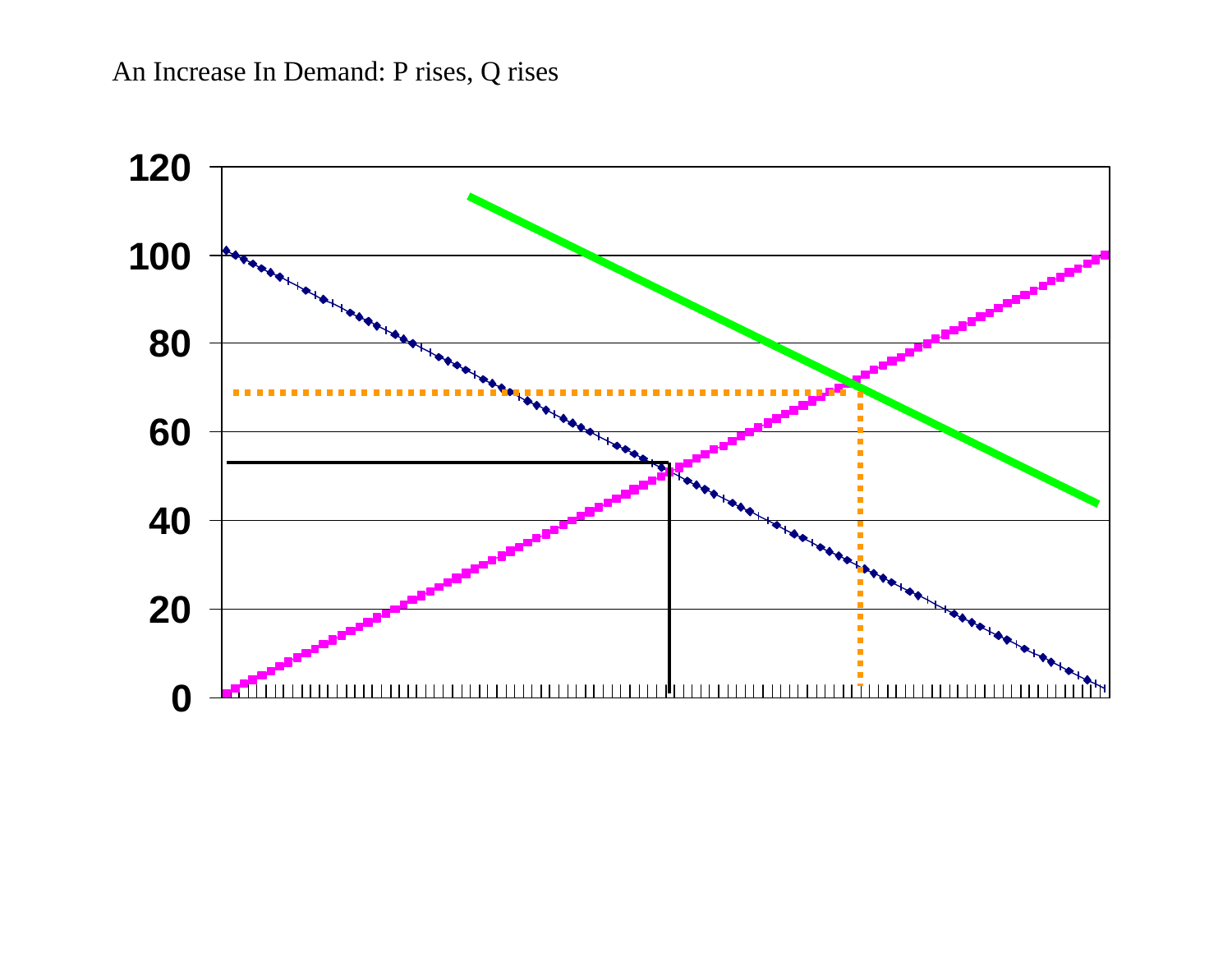## A Decrease in Demand: P falls, Q falls

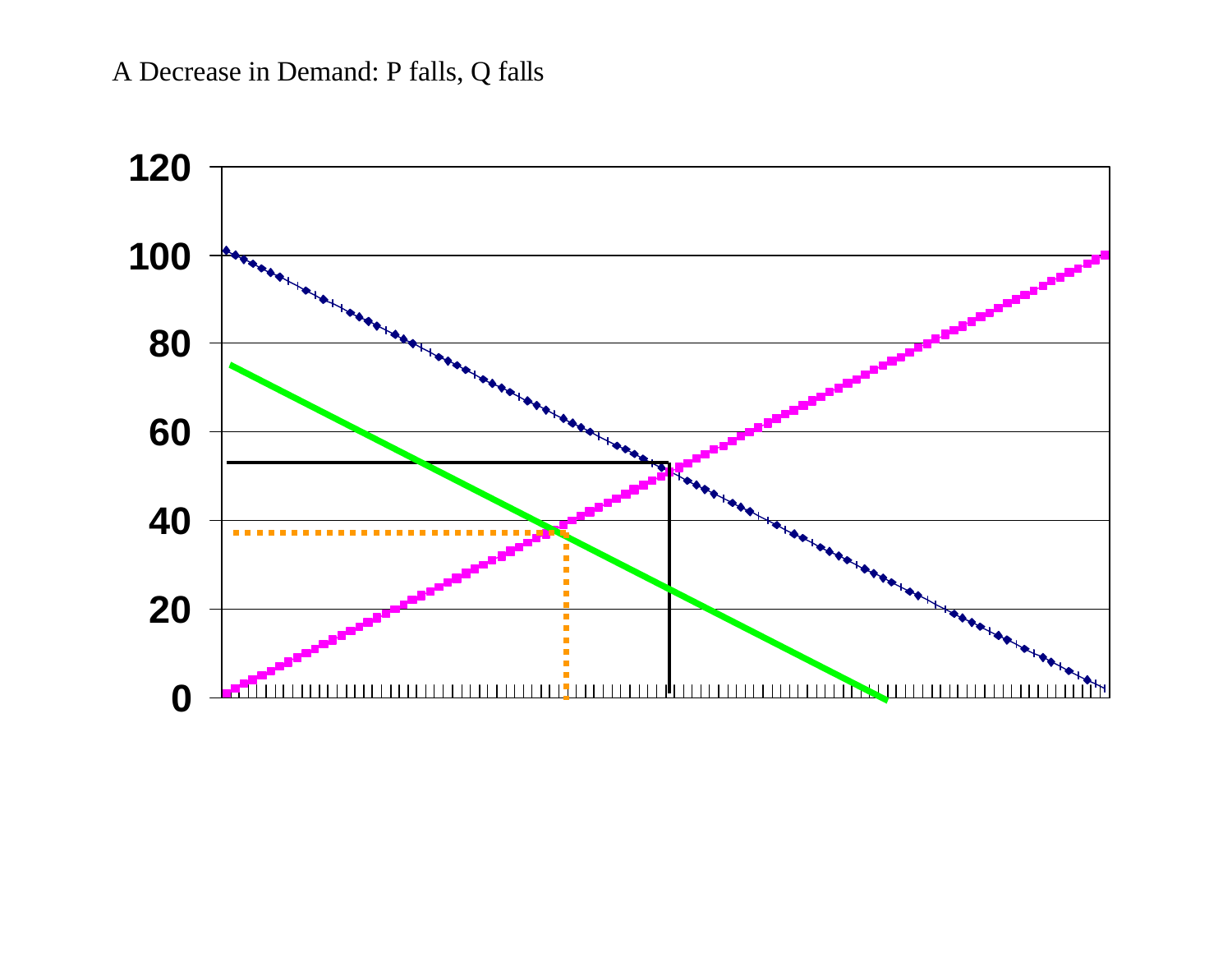### **Elasticities**

The *elasticity of demand* is the percentage change in quantity demanded divided by the percentage change in price, for a small change in price.

We need some notation.  $\Delta$  means change.

*price change in price = p* Δ*p*

 $=$  percentage change in price/100.

If the price goes from  $p_1$  to  $p_2$ ,  $\Delta p = p_2 - p_1$ .

η, the greek letter eta, is the **price** *elasticity of demand*, defined by

*percentage increase in price percentage decrease in quantiy p/p q/q*  $=-\frac{\Delta q}{q}$  = Δ  $\Delta$ *h*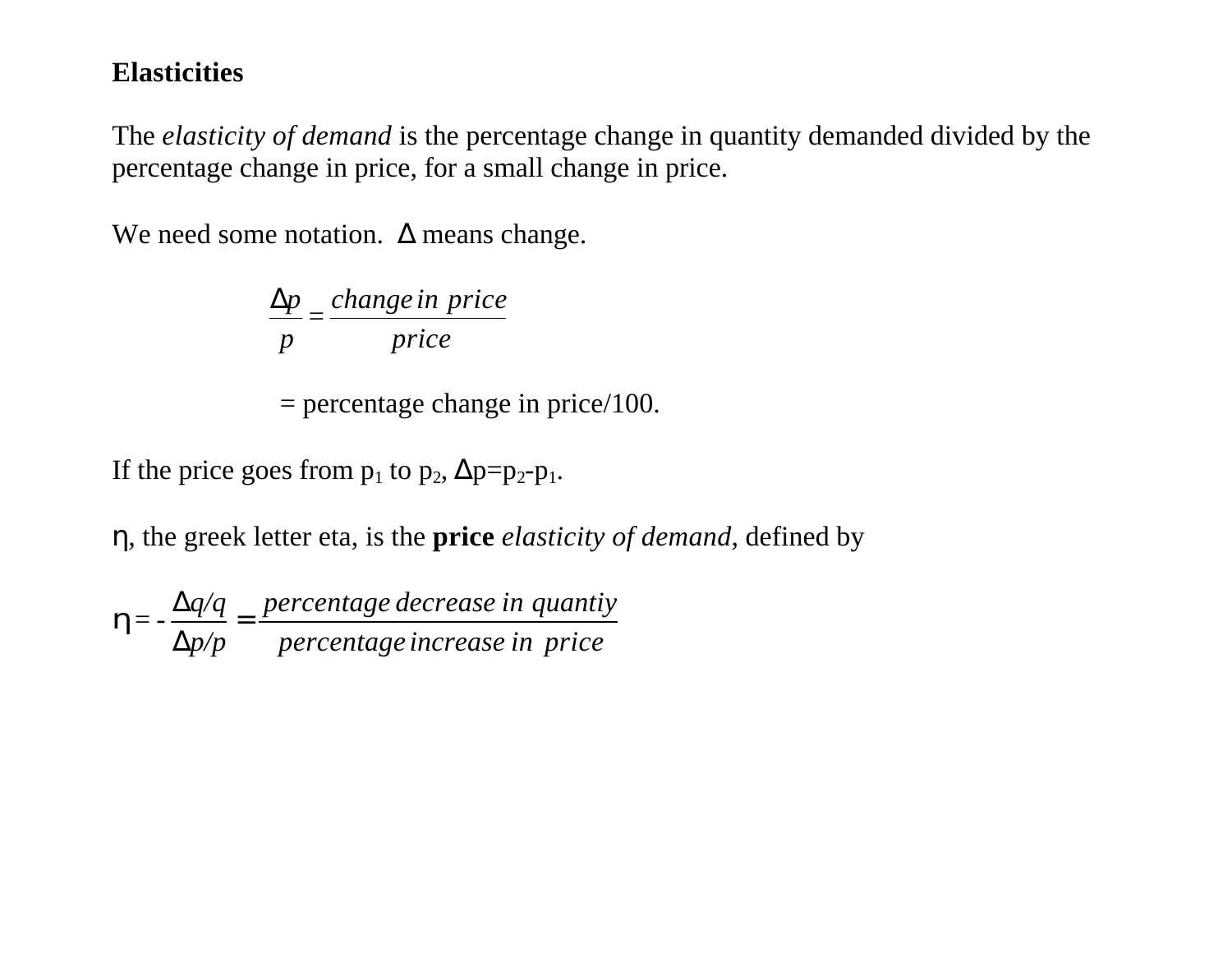The Demand for Gasoline:

In the summer of 1998, a refinery fire eliminated 6% of California's supply of gasoline. The price went from \$1.20 to \$1.80 per gallon. What is the elasticity of demand?

A 6% reduction in quantity was associated with a 50% increase in price, yielding an elasticity of 6/50, or 0.12

A tax on cigarettes in Canada increased the price from \$2.00 to \$5.00. The quantity demanded fell 10%. What is the elasticity of demand?

The price increased 150%, and the quantity fell 10%, so  $\eta = 10/150 = 0.06$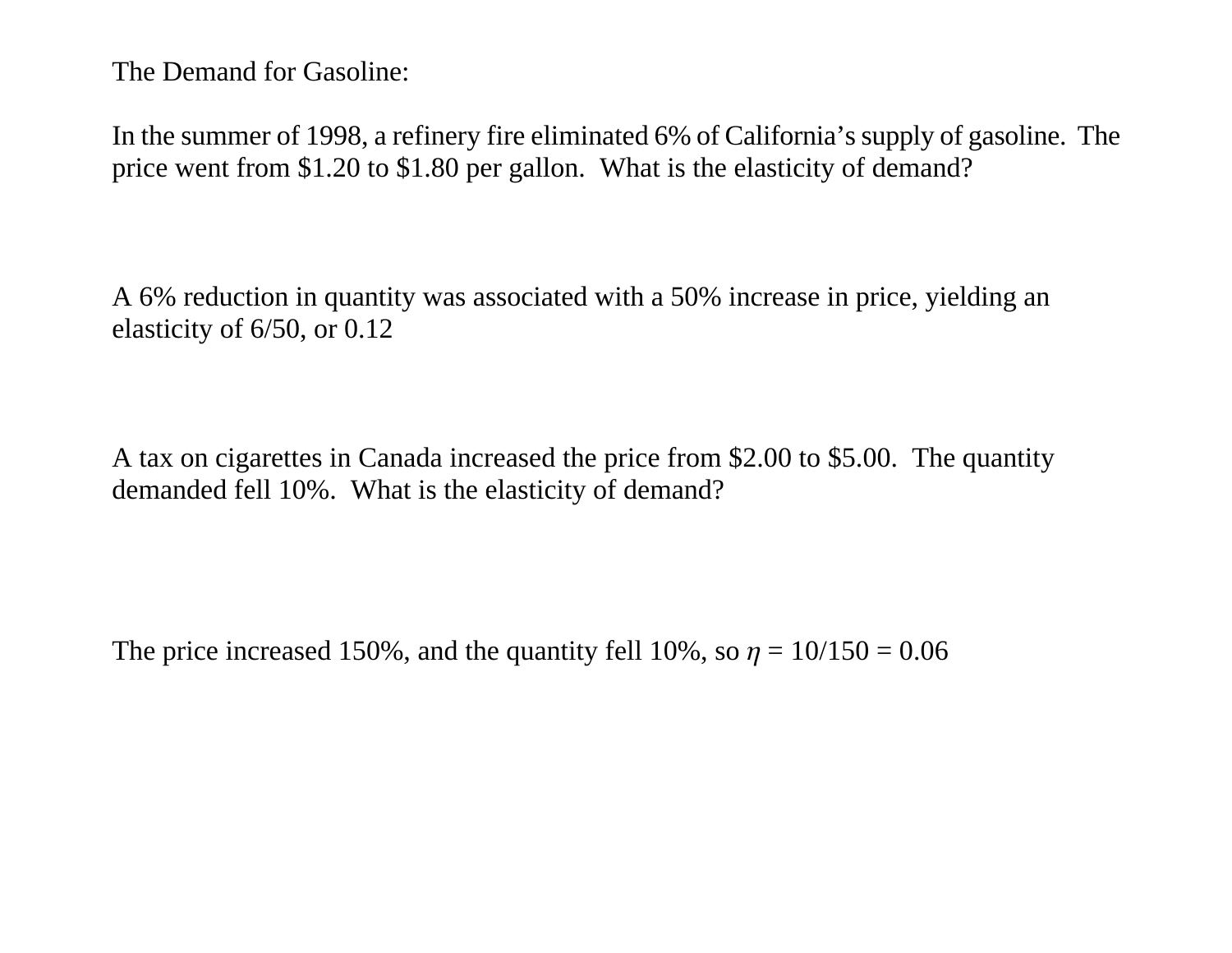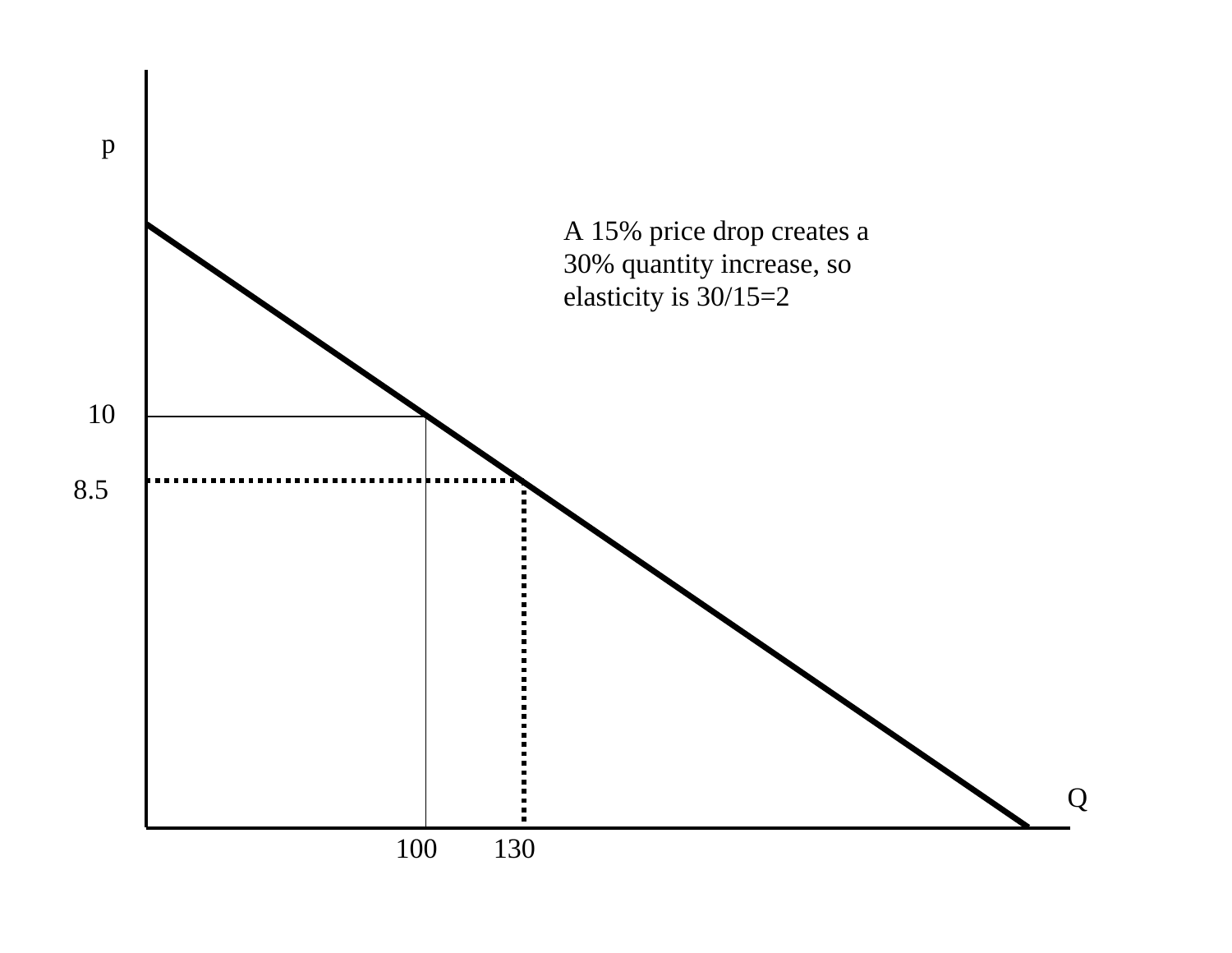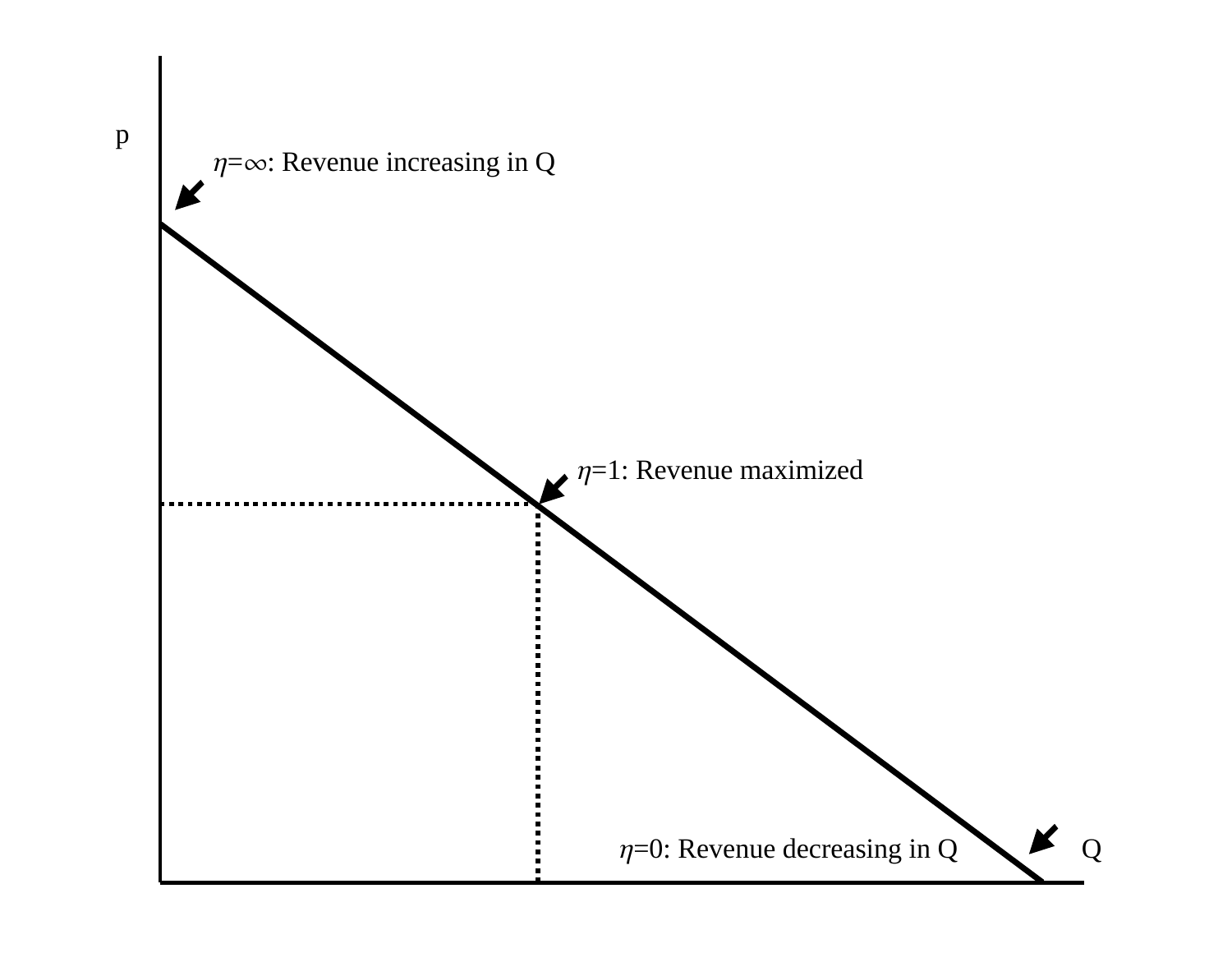Consider a 1% increase in price. The percentage change in total expenditure, or *total revenue*, is [η is measured in absolute value - a positive number].

$$
\frac{\Delta pq}{pq} = \frac{(\Delta p)q + p(\Delta q)}{pq}
$$

$$
= \frac{\Delta p}{p} + \frac{\Delta q}{q} = \frac{\Delta p}{p}(1 - \mathbf{h})
$$

Thus, the total expenditure goes up in response to an increase in price if the elasticity of demand is less than 1, stays constant if  $\eta=1$ , and decreases if  $\eta>1$ .

The first case, η<1, is called *inelastic*, and total expenditure increases if price goes up, and decreases if price goes down. The extreme case,  $\eta=0$ , is a vertical demand curve and is called *perfectly inelastic demand*.

The second case is called *unitary elasticity*, and total expenditure stays constant in response to a small change in price.

The third case, η>1, is called *elastic*, and total expenditure falls in response to a small change in price. The extreme case here is η=∞, called *perfectly elastic*, and corresponds to a horizontal demand curve.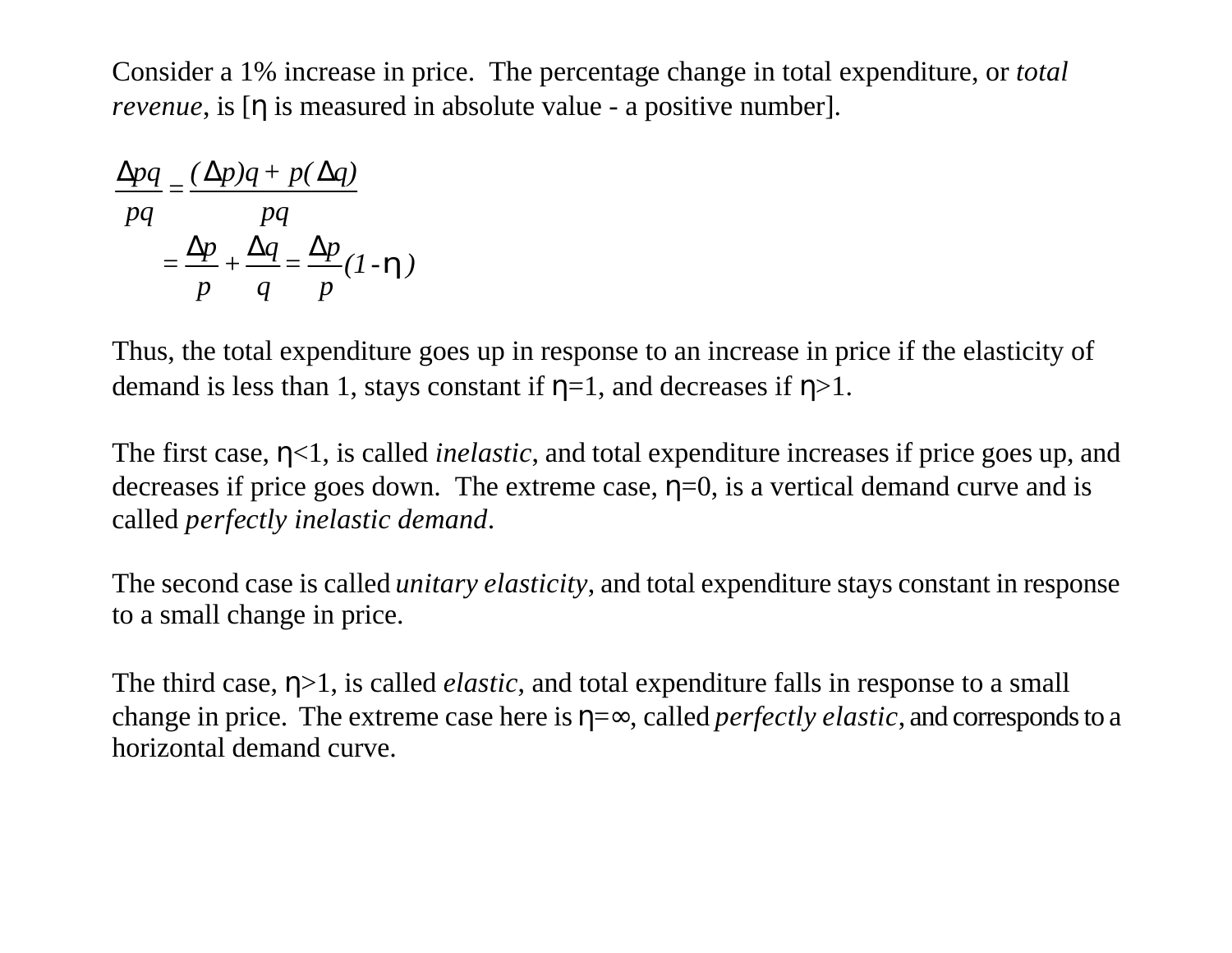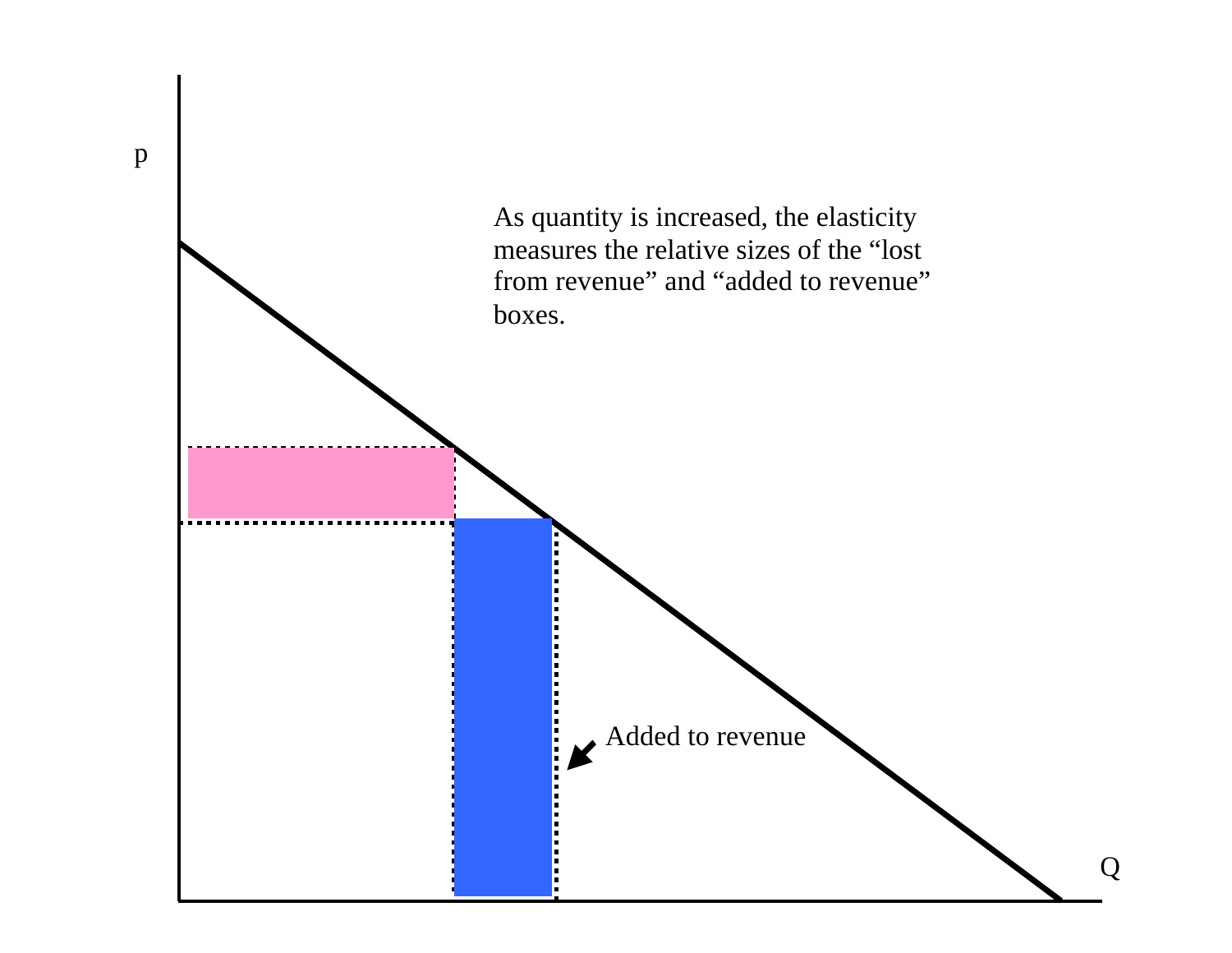### **What factors influence the elasticity of demand?**

Primarily *substitutes*, the existence of substitutes will tend to make people shift their consumption to the substitute from a good in response to a price increase, making demand *elastic*.

Similarly, complements tend to make the good inelastic.

The third factor is the proportion of the budget spent on the item. If the good represents a small part of the budget, an increase in the price won't drive out the purchase of too many other things.

On the other hand, if the good represents a large fraction of the consumer's budget, an increase in price requires the consumer to cut heavily somewhere, and the good itself is likely to get a lot of the cutting - more elastic.

*The long run demand curve is more elastic than the short run demand curve*. Both have a point in common - the current consumption.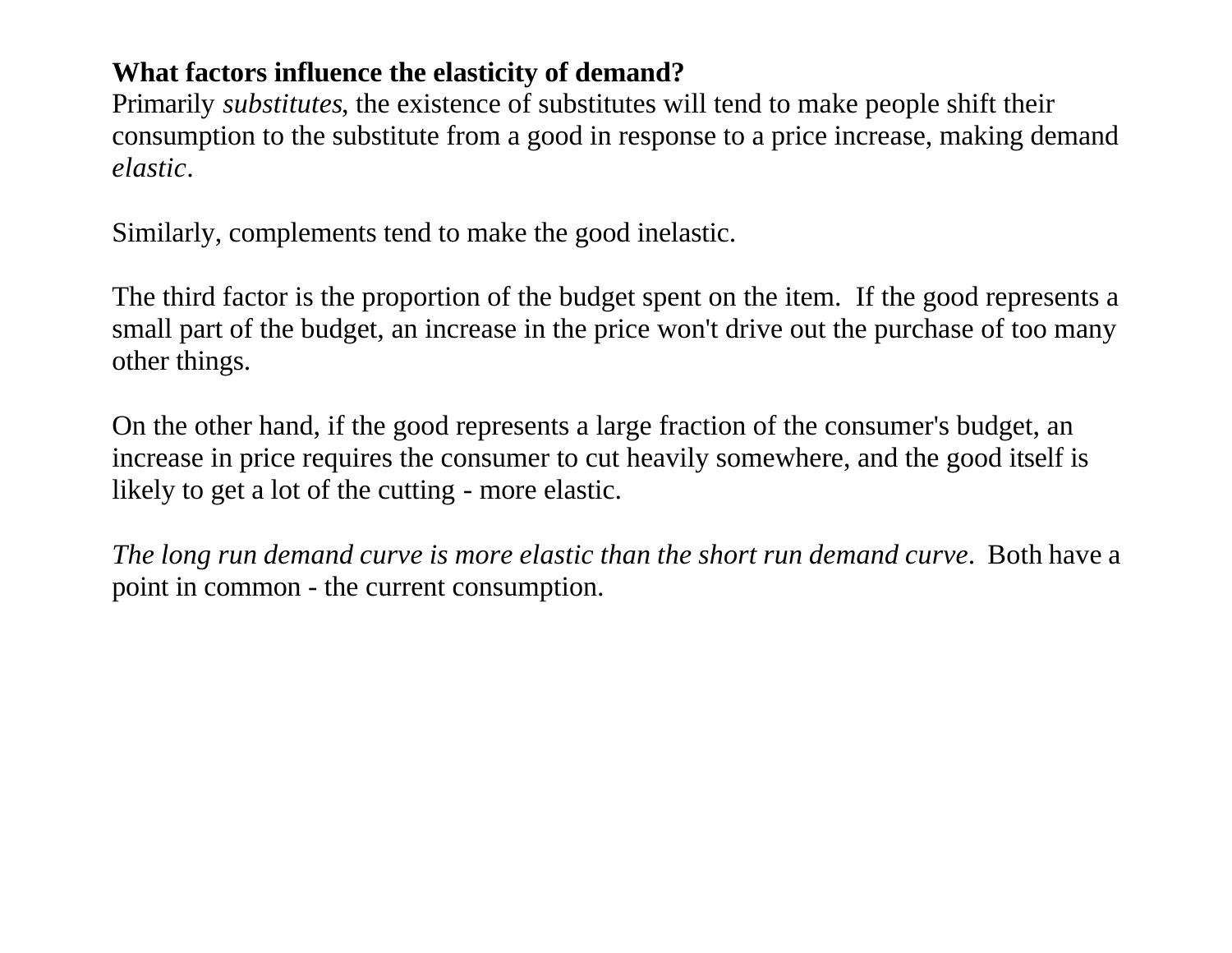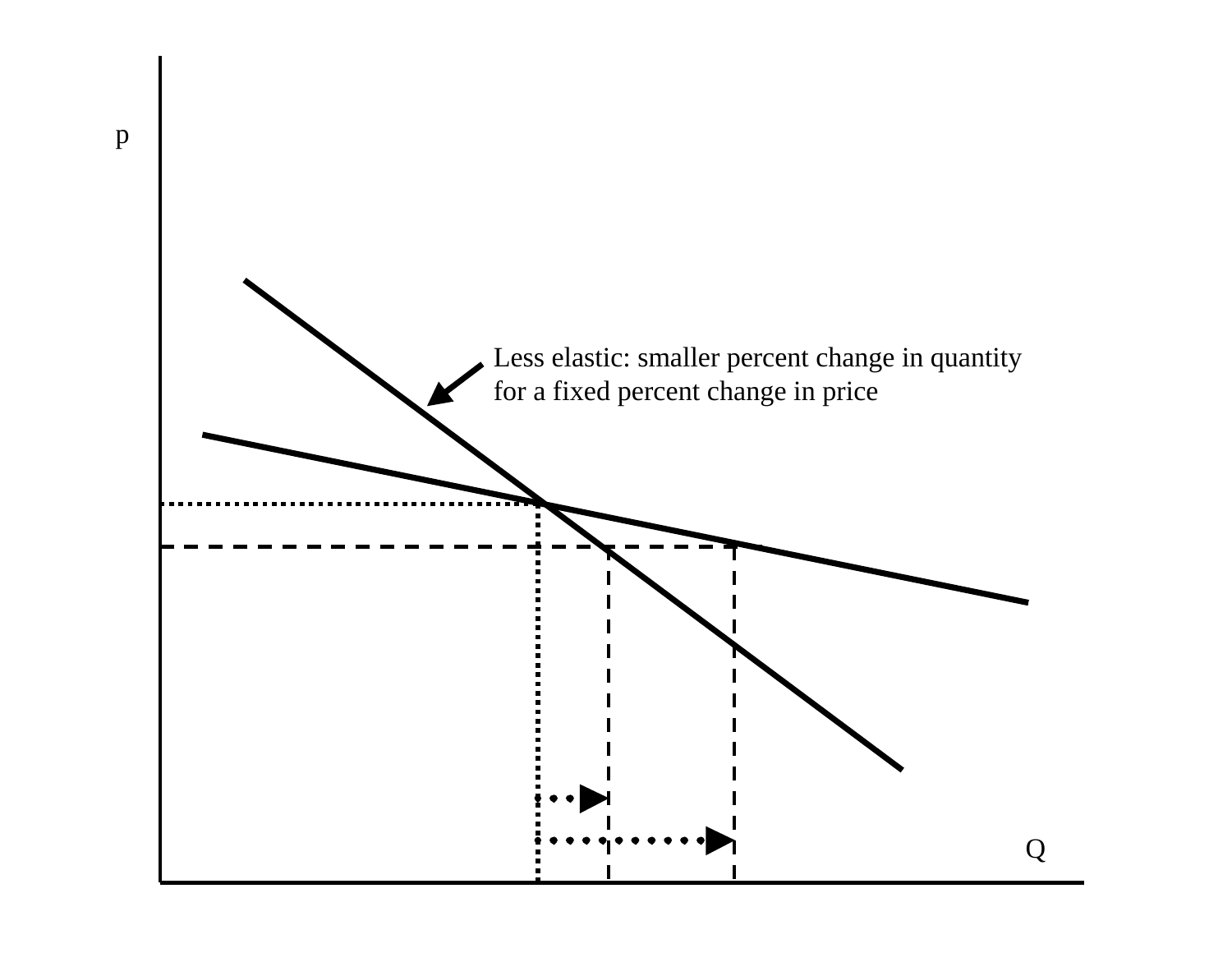25. Suppose goods *a* and *b* are substitutes in production, and the demand for *a* falls. Then expenditures on *b* rise if

a. demand for *b* is unitary elastic.

b. demand for *b* is inelastic.

c. demand for *b* is elastic.

d. it can't be determined from the information provided.

45. A 10 percent increase in the quantity of good *a* demanded results from a 20 percent decline in its price. The price elasticity of demand for good *a* is

a. 10.0 b. 20.0 c. 2 d. 0.5.

46. A 20 percent increase in the quantity of good *a* demanded results from a 5 percent decline in its price. The price elasticity of demand for good *a* is

a. 5.0. b. 20.0. c. 4.0. d. 0.25.

47. Suppose that the quantity of root beer demanded declines from 100,000 gallons per week to 94,000 gallons per week as a consequence of a 10 percent increase in its price. The price elasticity of demand

> a. is 0.6. b. is 1.97. c. is elastic. d. cannot be computed unless we know the before and after prices.

48. A fall in the price of a good from \$10.00 to \$9.00 results in an increase in quantity demanded from 20,000 to 21,000 units. The price elasticity of demand in this part of the demand curve is

a. .5. b. 2.0. c. 1.

b. It cannot be determined from the available data.

x. If we change the units (pounds vs. kilos) that quantity is measured in, does the elasticity change?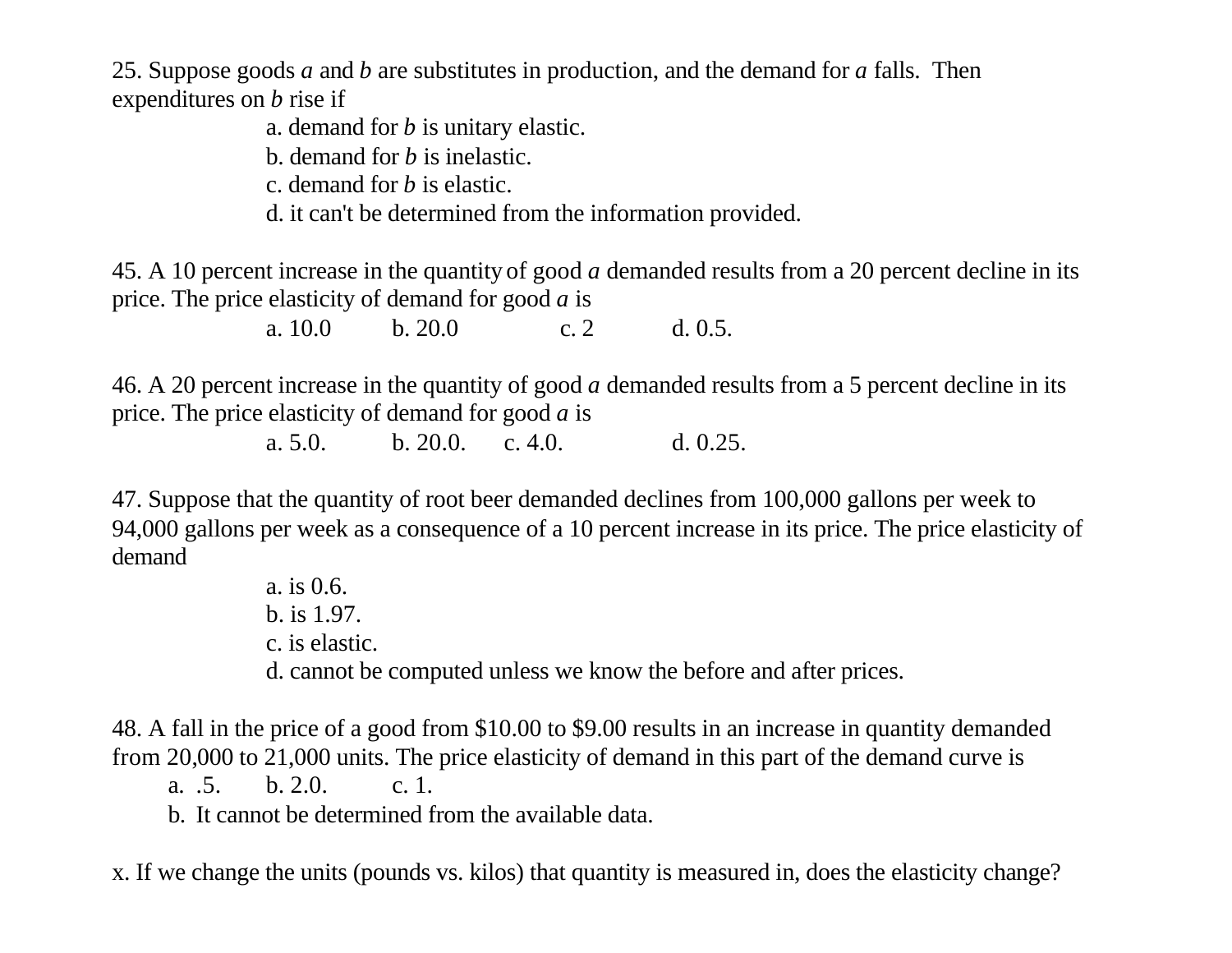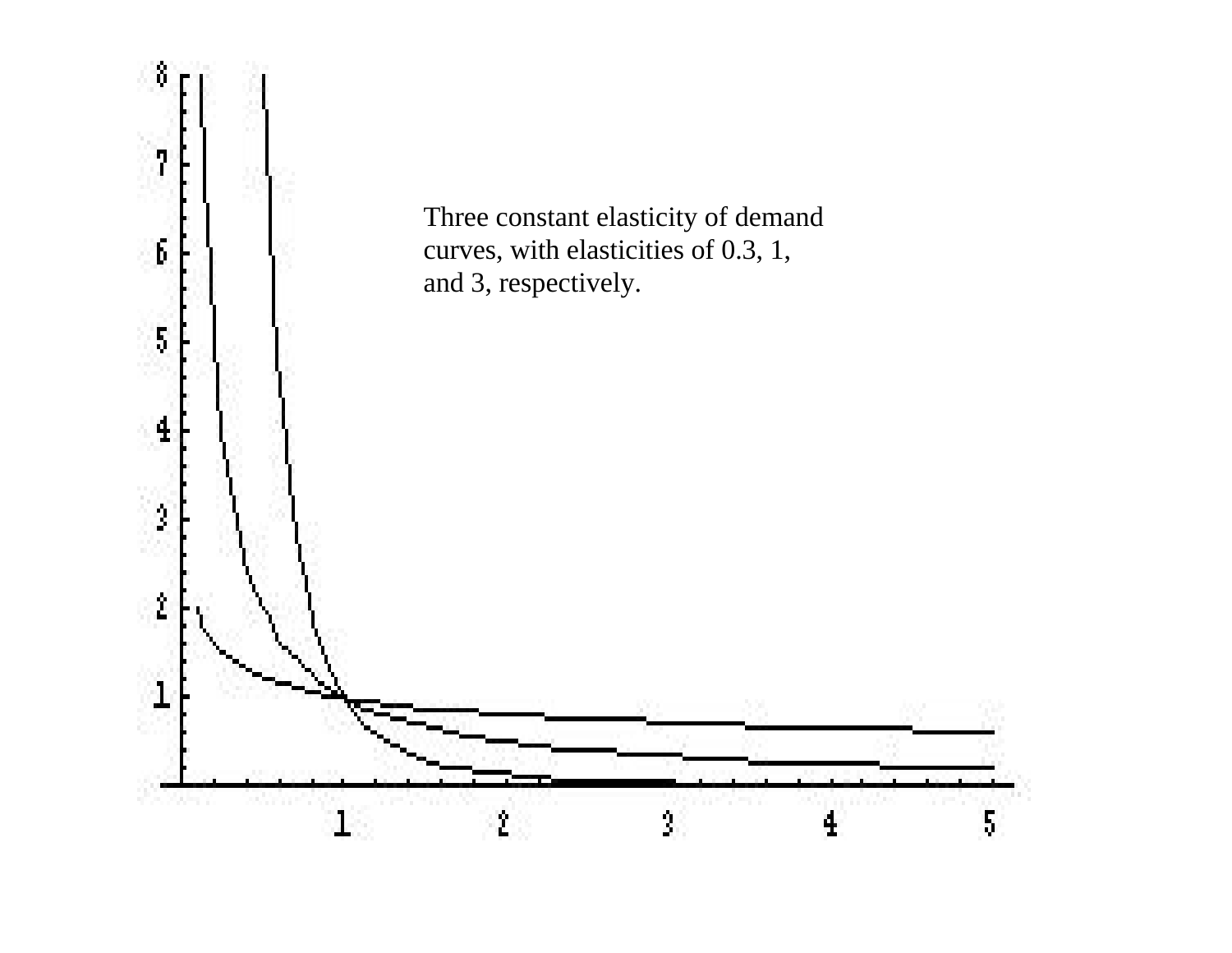### Elasticity of Supply

The elasticity of supply is defined in a similar way to the elasticity of demand.

ε, the greek letter epsilon, is the **price** *elasticity of supply*, defined by

$$
\boldsymbol{e} = \frac{\Delta q/q}{\Delta p/p}
$$

Note the differences – no minus sign.

Similar to demand,  $\varepsilon > 1$  is elastic,  $=1$  is unitary elastic, and  $\langle 1 \rangle$  is inelastic. Vertical is perfectly inelastic,  $\varepsilon$ =0, and horizontal is perfectly elastic,  $\eta_s = \infty$ .

If the price increases, does total revenue increase?